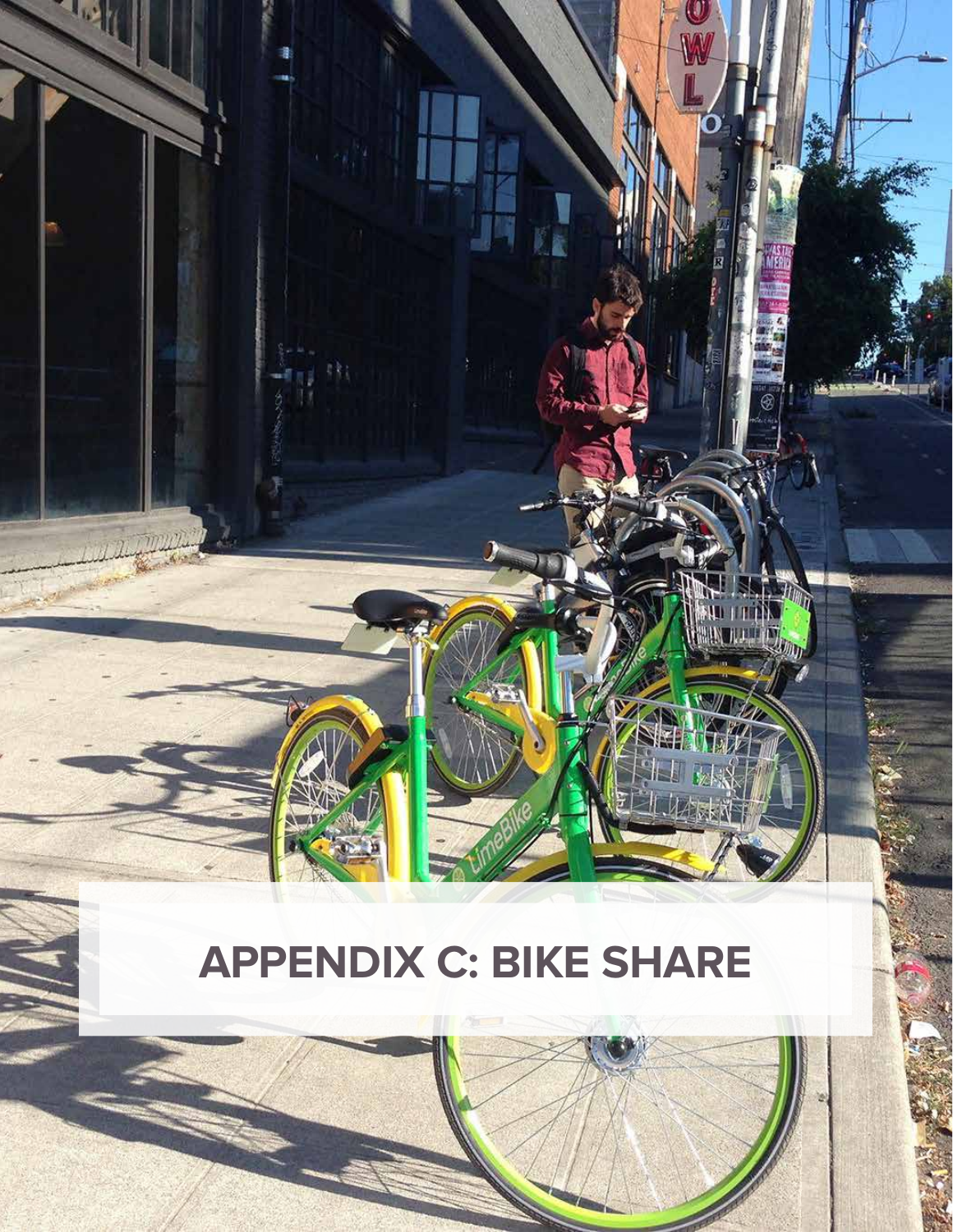This page intentionally left blank.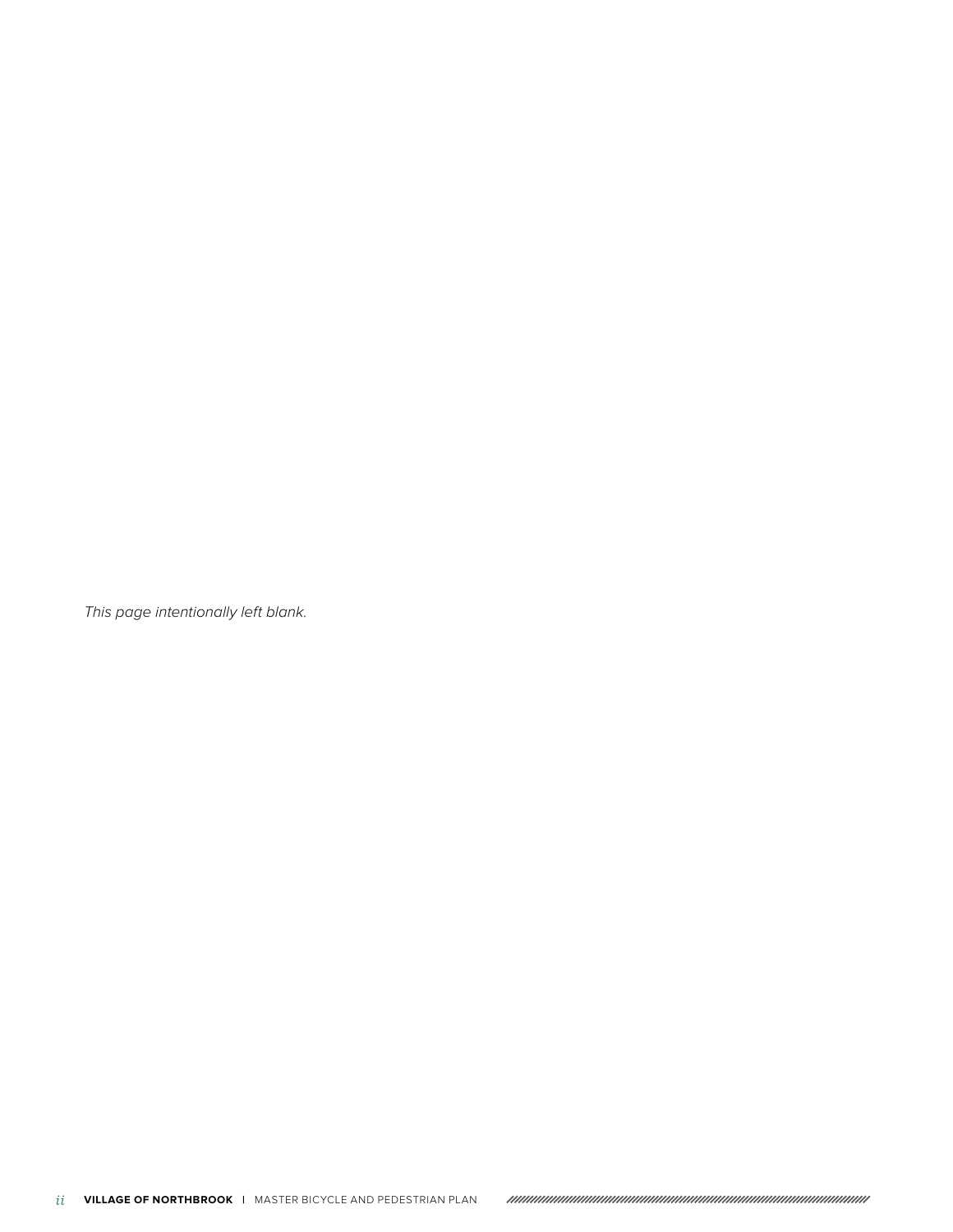# *Appendix C: Bike Share*

The following section of the appendix explains the different types of bike share systems, the pros and cons of each system type, and planning-level cost estimates for future consideration.

## Introduction

Bike share is a short-term, bicycle rental service where bikes are made available for short trips for a fee. Bike share systems allow for flexible trips, as users can pick up and return bikes at different locations, making bike share a convenient option for one-way trips.

There are currently several bike share systems operating in proximity to Northbrook: Divvy, in the City of Chicago and Evanston; Smoovebike, operated along the North Branch Trail and Dan Ryan Woods; oFo Bikes, operated on Chicago's far South Side; Zagster in Aurora; and JUMP bikes, currently being piloted in Chicago's North Lawndale neighborhood. The Village of Oak Park recently removed its 16 Divvy bike share stations due to low enrollment and usership.

At some point in the future, the Village may wish to consider a bike share program. The relatively short distances between major destinations, convenient and well-used transit stations (Northbrook Metra, Glen of North Glenview Metra), and many low-stress neighborhood streets for short trips can support the development of a bike share program.

The Village of Northbrook may benefit from having access to bike share that would support the objective of increasing bicycling in the Village and support first and last mile connections to transit. The possibility of participating in a regional bike share system in partnership with neighboring municipalities and regional agencies (e.g. Northwestern Municipal Conference,

Chicago Metropolitan Agency for Planning) is just one of many options for bike share, as well as using dockless providers to serve the same purpose. When exploring these options for bike share, an important consideration is the identification of local revenue and sponsorships to support bike share operations, as most bike share systems in the region are not self-sustaining, except for many dockless bike share systems, which are in most cases fully funded by the operator.

## Types of Bike Share Systems

There are three types of bike share systems available: dock-based, dockless, and hybrid systems.

#### **DOCK-BASED**

Dock-based bike share is the traditional system of bike share, where there is a dock or station for each bike. Bikes must be checked out and returned to a dock or station, although it doesn't have to be the same dock, allowing for one-way trips.

#### **DOCKLESS**

Dockless systems use smart bikes and do not require docks. "Stations" are created through the use of very small geofences. Geofencing uses GPS technology to create a virtual geographic boundary for each station, enabling software to register when a bike enters or leaves a station area. The stations can utilize existing bike parking (such as U racks and bike corrals), but it is not required. The bikes are equipped with self-locking



Figure 1. One of Aurora's three bike share stations (source: City of Aurora, Illinois, www.aurora-il.org).



Figure 2. An example of a docking point at a bike station in Boston, Massachusetts.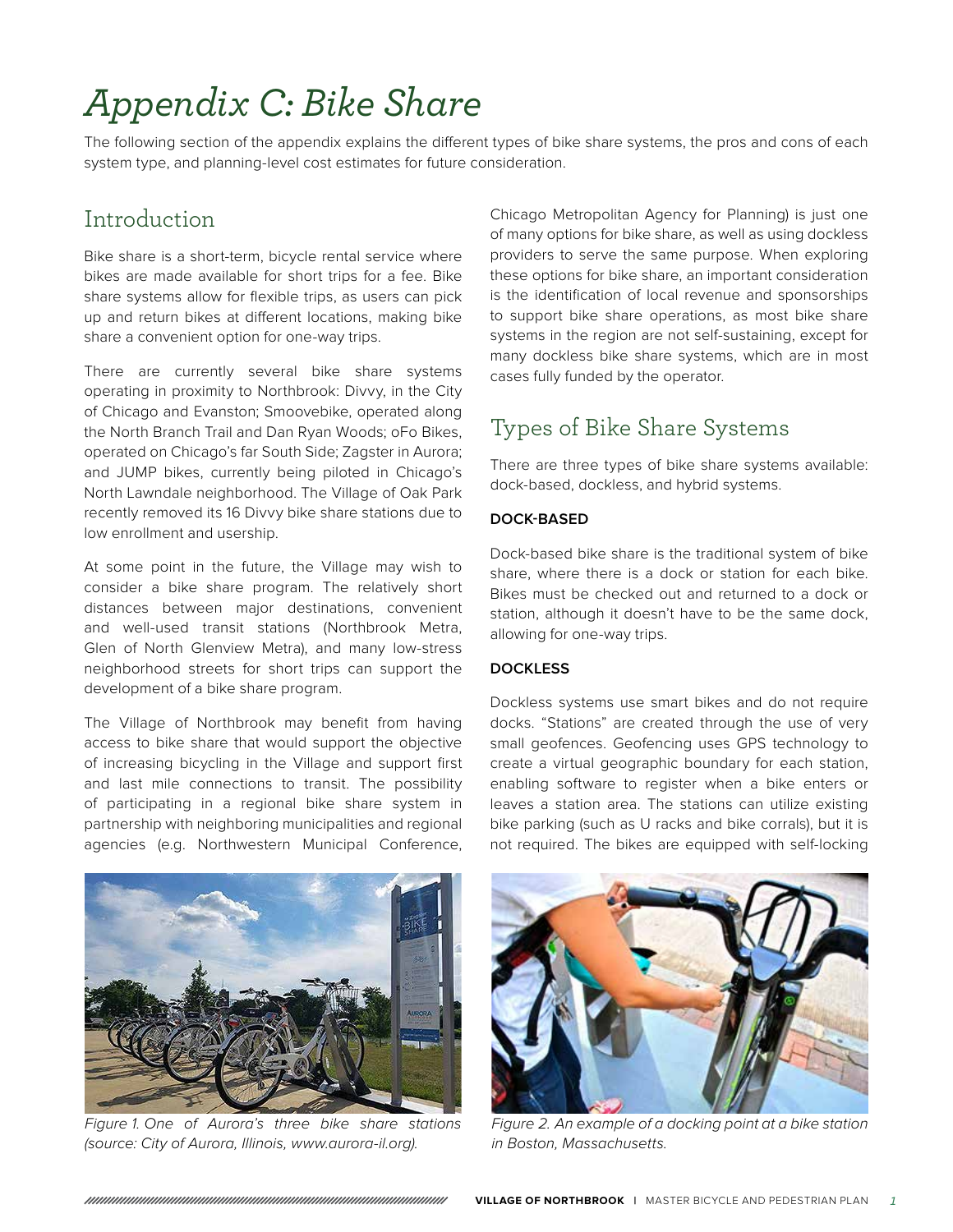mechanisms and users can be directed to the desired parking areas (or "stations") through paint or signage. The smart bike technology, such as the booking, payment, and locking technology, is located on board the bike, removing the need for set stations or docks.

Because of the relative autonomy of dockless bike share operators compared to other bike share sytsems, many local agencies have developed permitting processes, local ordinances, and other instruments to regulate dockless bike share systems. These policies and procedures ensure system operations and customer service meet the community's and local agency's expectations of bike share.



Figure 3. An example of a dockless bike share system by LimeBike.

#### **HYBRID**

A hybrid system uses smart bikes with docking stations. Though docks are available, the program does not require that a bike be left at a dock and permits it to be parked anywhere within a geofenced service area. This type of system typically charges a fee to park outside of the stations to encourage users to utilize the docks.

### Payment Scenarios

Many payment scenarios are currently utilized across bike share systems. Riders can either choose a depositbased payment or an annual membership. Depositbased rides allow for users to rent a bike for a single ride (typically 30 minutes) or a day pass (typically 24 hour access with unlimited trips) by paying a refundable credit card deposit. With an annual membership, riders can take unlimited trips, typically priced at the same cost as a single day pass. The majority of bike share systems require access to an account that is linked to a debit or credit card, and often is linked to a smartphone app.

## Pros and Cons

There are advantages and disadvantages to any bike share system. The following table outlines the pros and cons of each system.

| <b>TYPE</b>       | <b>PROS</b>                                                                                                                                                                                                                                                                                                                                                                                                                        | <b>CONS</b>                                                                                                                                                                                                                                                                                                                                                                                                                                                 |
|-------------------|------------------------------------------------------------------------------------------------------------------------------------------------------------------------------------------------------------------------------------------------------------------------------------------------------------------------------------------------------------------------------------------------------------------------------------|-------------------------------------------------------------------------------------------------------------------------------------------------------------------------------------------------------------------------------------------------------------------------------------------------------------------------------------------------------------------------------------------------------------------------------------------------------------|
| Dock-based/Hybrid | Relies on sponsorship, which can create com-<br>$\bullet$<br>munity partners<br>More predictable- people know where bikes<br>$\bullet$<br>will be and local agency has control of where<br>bikes will be<br>Planning and designing of stations can be<br>٠<br>tailored to support local agency goals<br>Control over service level (e.g. maintenance,<br>٠<br>customer service, bike quality)<br>Permanence as infrastructure<br>٠ | Higher infrastructure costs (docks and more<br>$\bullet$<br>expensive bikes)<br>Need to plan and design stations<br>Most cities require a permit for each station<br>$\bullet$<br>Relies on sponsorship<br>$\bullet$<br>Station requires winter maintenance                                                                                                                                                                                                 |
| <b>Dockless</b>   | No station planning requirements-saves<br>٠<br>money<br>More flexibility<br>$\bullet$<br>Privately funded-little to no public money<br>٠<br>required<br>More affordable for single-trip (casual users)<br>$\bullet$<br>Less winter maintenance<br>Less local agency liability for helmet laws<br>٠                                                                                                                                 | Less predictability<br>Less public control over system<br>Bikes can be left anywhere- "bike litter"; can<br>be left in the street, blocking sidewalk*<br>Unknowns- privately funded so little info on<br>$\bullet$<br>costs, such as re-balancing<br>If cities aren't prepared (with policies in place)<br>$\bullet$<br>then dockless companies have no rules<br>Not affordable for members<br>$\bullet$<br>Shorter lifespan for bikes (poor quality bikes) |

#### **Table 2. BIKE SHARE PROS AND CONS**

\*Coordination between the bike share vendor, customers, and the Village can mitigate this concern